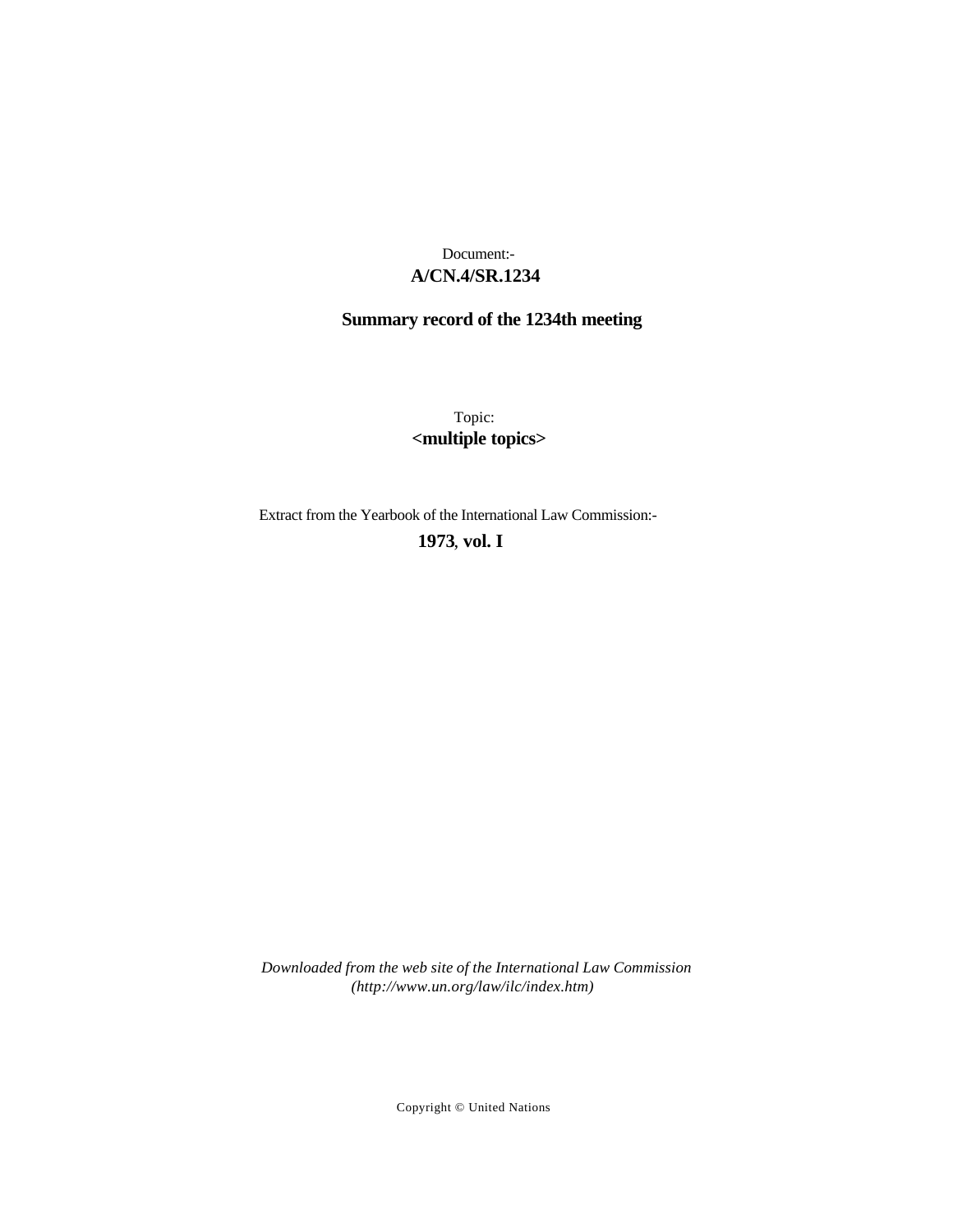more in need of peace and food than of legal texts—but were ripe for codification. His own choice, as he had stated in his written observations, would be the industrial use of watercourses and the immunities of foreign States and bodies corporate.

32. Mr. BARTOS said he endorsed Mr. Reuter's comments. The Commission's task was to contribute to the codification of international law as a whole, but it should not try to codify topics which were not yet ripe for codification unless the General Assembly asked it to do so. For however rational they might be, codified rules remained inoperative where principles had been codified prematurely, before they had been universally accepted or established by practice. For instance, the provisions of the Conventions on Fishing and Conservation of the Living Resources of the High Seas, which had been drawn up for reasons that were perhaps more political than legal, were not being applied, because they had not yet become custom. He therefore approved of Mr. Reuter's choices. The topics selected should not be those whose codification would enable the ideas of particular States to prevail, but those which were of general concern to all nations.

33. The Commission should nevertheless beware of being too traditionalist and conservative. It must find a happy medium between codifications and progressive development of international law.

34. Sir Francis VALLAT said he wished to make a few preliminary remarks and would not comment on the substance. It was extremely hard to choose among the many subjects suggested in the *Survey.* There were certain considerations which should guide the Commission in that difficult task. It was necessary to look beyond the subjects at present being studied by the Commission, in order to see which topics were likely to be suitable for codification and progressive development in the future.

35. Experience had shown that the time needed to prepare a topic was inevitably very long. It had taken, in all. no less than 18 years for the Commission's work on the law of treaties to come to fruition. The best results had been obtained by the Commission when its consideration of a topic had been preceded by very thorough initial research conducted a considerable time before a draft was submitted to it. The Commission should therefore choose a few topics which it could take up for study on completing its current programme of work. The General Assembly expected the Commission, on the basis of the 1971 *Survey,* to provide some indication of the direction of its future work.

36. He agreed with the two previous speakers that the Commission should not be over-ambitious. Its aim should simply be to select three, or possibly four topics of importance, to be given priority after it completed the work in hand. If the Commission could take such a decision, the present discussion would be extremely useful.

The meeting rose at 4.40 p.m.

#### **1234th** MEETING

*Tuesday, 26 June 1973, at 10.10 a.m.*

*Chairman:* Mr. Jorge CASTANEDA - *later:* Mr. Mustafa Kamil YASSEEN

*Present:* Mr. Ago, Mr. Bartos, Mr. Bilge, Mr. Calle y Calle, Mr. Hambro, Mr. Kearney. Mr. Martinez Moreno, Mr. Quentin-Baxter, Mr. Ramangasoavina, Mr. Reuter, Mr. Sette Câmara, Mr. Tabibi, Mr. Tammes, Mr. Tsuruoka, Mr. Ushakov. Mr. Ustor, Sir Francis Vallat.

- *(a)* **Review of the Commission's long-term programme of work: "Survey of International Law" (A/CN.4/245) prepared by the Secretary-General**
- *(b)* **Priority to be given to the topic of the law of the nonnavigational uses of international watercourses**

(A/CN.4/244/Rev.l; A/CN.4/245; A/CN.4/254; A/CN.4/270)

[Item 5 of the agenda] *(continued)*

1. The CHAIRMAN welcomed Mr. Tabibi, who had been unable, for health reasons, to attend the previous meetings. He invited the Commission to continue consideration of item 5 of the agenda.

2. Mr. USTOR said that the Statute of the International Law Commission made a clear distinction between codification and progressive development of international law. Article 18 required the Commission to survey the whole field of international law, but solely with a view to selecting topics for codification, and article 15 restricted codification to fields where there had already been extensive State practice, precedent and doctrine. Work on progressive development was undertaken by the Commission solely at the request of the General Assembly, but the Assembly had only rarely availed itself of its powers under article 16 of the Commission's Statute. Action had been taken by the Commission at the Assembly's request in only eight cases,<sup>1</sup> and in some of them the initiative had really come from the Commission itself.

3. However, experience had shown that codification and progressive development were practically inseparable, so that the distinction between those two aspects of the Commission's work had not been maintained in practice. It followed that, in attempting to draw up its future programme, the Commission was not bound by the strict interpretation of articles 15, 16 and 18 of its Statute, but had complete liberty to survey the whole field of international law and to choose not only subjects from fields in which there had already been extensive State practice, precedent and doctrine, but also subjects which had not yet been regulated by international law or in regard to which the law had not yet been sufficiently developed in the practice of States.

<sup>&</sup>lt;sup>1</sup> See foot-note 6 to paragraph 5 of the "Survey"  $(A/CN.4/245)$ .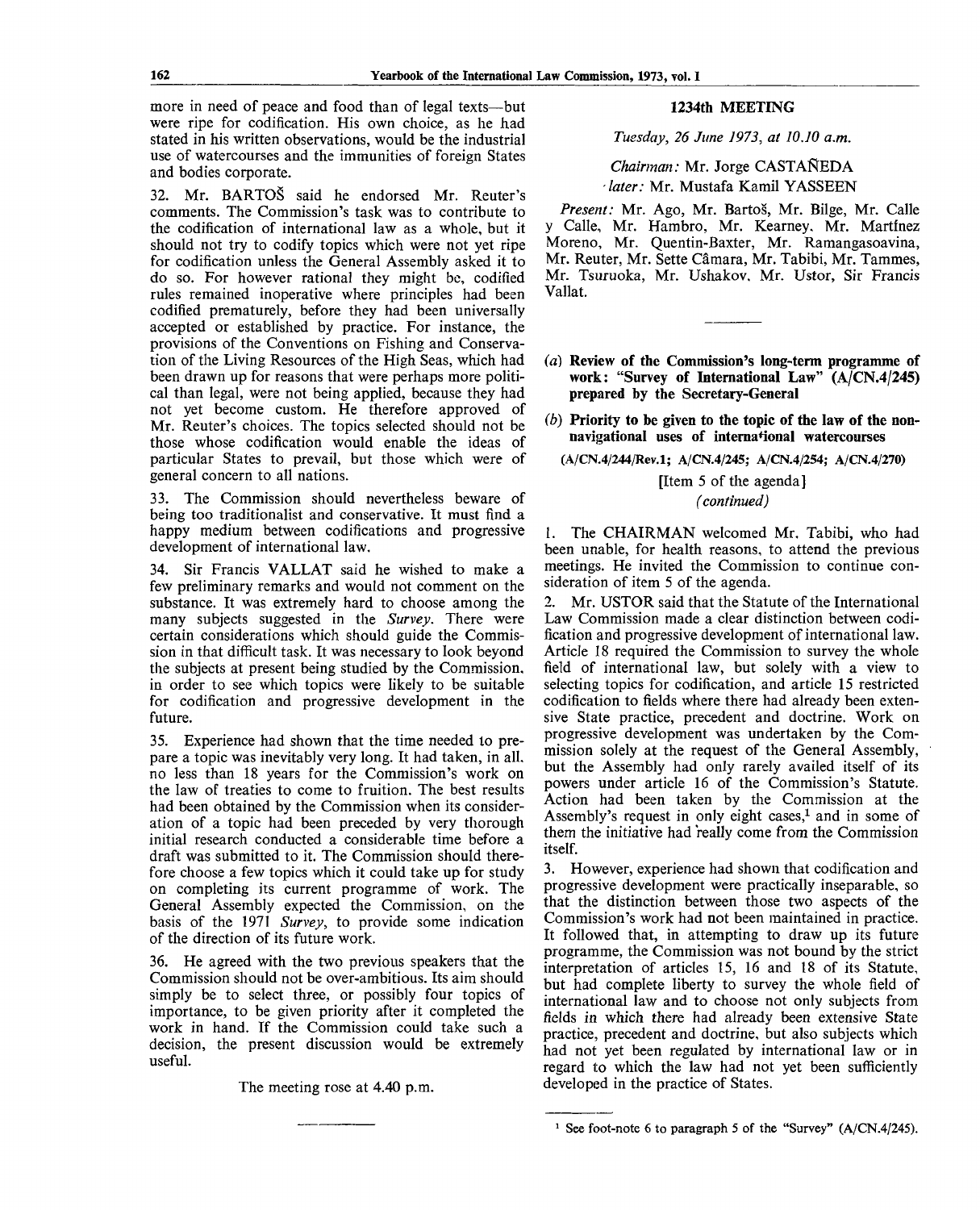4. It had to be recognized at the same time that the choice was of considerable political importance; that was perhaps why, in both article 16 and article 18 of the Statute, the power of decision had been left with the General Assembly. The Commission only had the power to make recommendations, and in doing so it would certainly wish to take the wishes of States into account; in that connexion he drew attention to paragraph 8 of the *Survey* (A/CN.4/245). It might be said, more simply, that codification and progressive development were not an end in themselves, but a means to an end—the end being the peaceful and just organization of the international community. On that basis, the General Assembly would be inclined to choose subjects closely connected with topical problems of international peace and security and with the economic development of the world, particularly that of the developing countries.

5. Topics of that kind, however, were fraught with political implications and were not ripe for codification and progressive development. In addition, they were linked with highly technical questions. The answer to those objections was that the matters in question were urgent and important; that the world political climate had greatly improved; and that the Commission was a forum in which the most delicate problems could be discussed calmly and objectively. As to technical questions, the Commission's achievements in dealing with the law of the sea, with its difficult technical aspects, were a sufficient reference. The General Assembly might therefore be induced to refer to the Commission the most diverse and difficult topics, which were more in the realm of progressive development than in that of codification. 6. The Commission, however, had to bear in mind its

limited possibilities and the short time available to it. Its agenda was full for many years to come. Moreover, although codification and progressive development were inseparable, topics which came more within the scope of codification than of progressive development could be clearly distinguished.

7. Hence it might well be asked whether it was advisable to draw up a long-term programme of work. A long-term programme was no more than a list of topics with which the Commission proposed to deal at some time in the future. What mattered was not so much the programme itself as the priority given to each topic. A list of topics already existed in the excellent Secretariat *Survey,* and the Commission could always choose topics from it in the light of the progress of its current work. It would hardly be advisable to add any more topics to the 40 or so already listed in the *Survey.* His own view was that the Commission should place on its agenda every year the consideration of new items for inclusion in its programme and report whatever it decided to the General Assembly.

8. If the majority of members so desired, however, the Commission could perhaps also indicate some topics —but only a few—which it intended to study in the not too distant future. They could include the topic of international watercourses and that of State responsibility for damage caused by acts which were not wrongful under international law.

9. He would also recommend, although it was not a topic for codification, renewed consideration of ways and means of making the evidence of customary international law more readily available. In accordance with article 24 of its Statute, the Commission had placed that subject on the agenda for its second session and had discussed it on the basis of an excellent working paper.<sup>2</sup> It would be extremely useful if that study could be revised or supplemented to bring it up to date. That work would have the advantage of revealing what national publications existed regarding State practice. If a circular note was addressed to governments asking whether such a publication existed in their country, it might induce States which did not have such publications to start them.

10. The Commission could also remind the General Assembly that it remained open at all times to any proposal referred to it by the Assembly under article 16. It might also refer to the now almost forgotten article 17, which entitled Member States, the principal organs of the United Nations, specialized agencies and even "official bodies established by inter-governmental agreement" to submit proposals and draft multilateral conventions to encourage the progressive development of international law and its codification. For example the International Court of Justice, as a principal organ of the United Nations, could well make interesting suggestions with regard to the Commission's future programme.

11. In conclusion, should the Commission refrain from drawing up a long-term programme of work such as that adopted in 1949, it could still decide to place on its agenda every year an item entitled "Consideration of the inclusion of new items in the Commission's programme of work". That would ensure continuity.

Mr. KEARNEY said he would merely add some brief comments to the observations he had already submitted in writing (A/CN.4/254). The present discussion had largely centred on what the Commission's work should be, with some indication of how that work should be done. In considering those questions it was well to remember that the Commission was the major organized body concerned with the codification of international law.

13. In the last 25 years the situation had changed considerably. Many new problems had emerged, some of them relatively unprecedented. Some of those problems had been entrusted to a variety of specialized bodies, and that situation had to be accepted as a fact. Moreover, in view of the Commission's methods of work, it was clearly impossible for it to take up many of the new subjects.

14. At the same time the Commission should not avoid a subject simply because there was little practice, custom or judicial precedent relating to it. Such an approach would mean abandoning part of the task assigned to the Commission. It would reduce the Commission to the secondary role of dealing only with subjects outside the active areas of international life.

15. The question arose what action the Commission should take on the 1972 *Survey* and what it should report to the General Assembly concerning its long-term programme of work. In his opinion the Commission should

<sup>2</sup>  **See** *Yearbook of the International Law Commission, 1950,* vol. **II, p. 24,** document A/CN.4/16.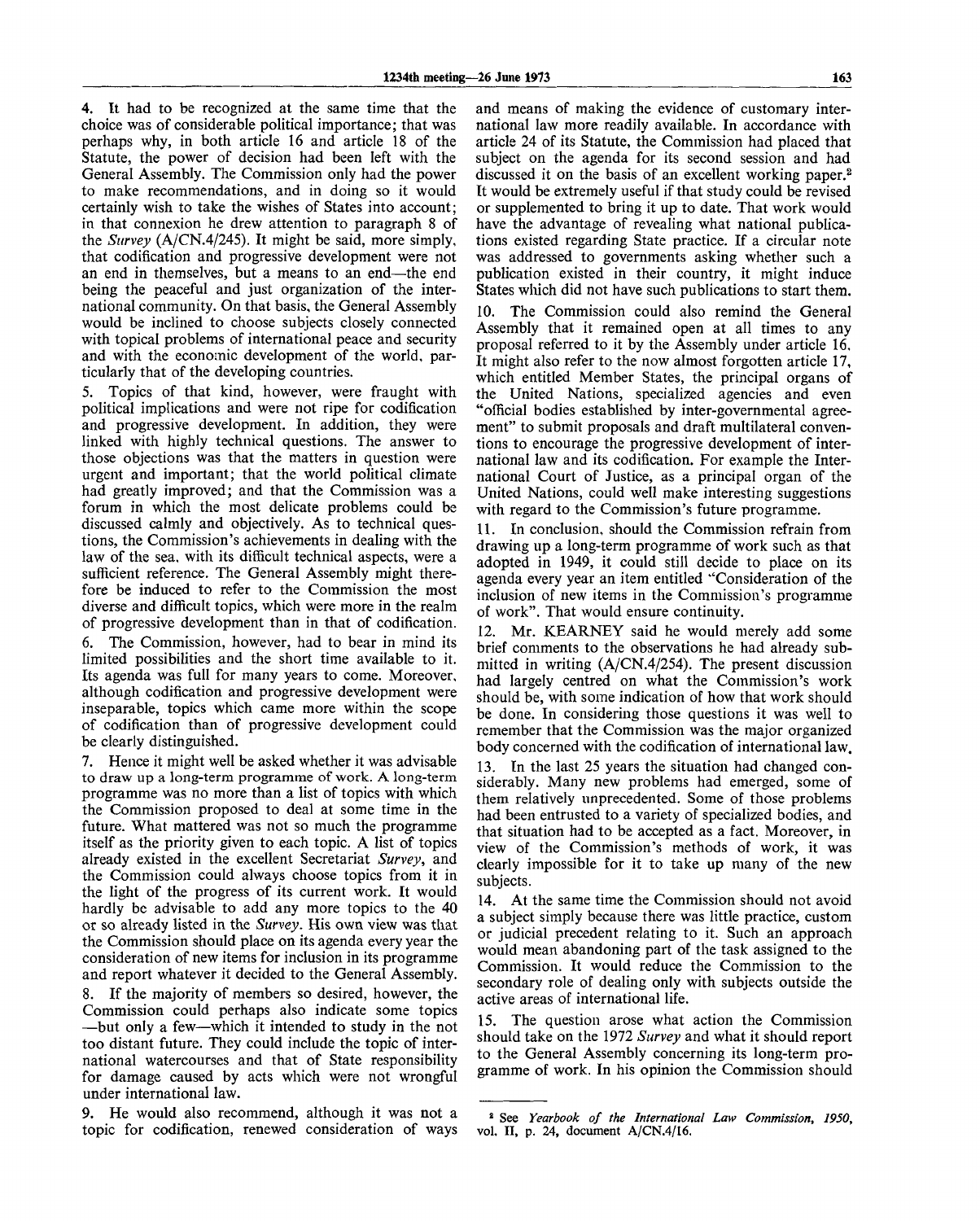not decide on an exclusive list of topics which would preclude consideration of all others. But because of the extensive preparatory work required to deal with any topic, it would be wise to try to select certain topics as having the highest priority having regard to the needs of the international community. That would make it possible to plan the work ahead.

16. As Sir Humphrey Waldock had been wont to say, the Commission could deal with only one major and one minor topic at each session. That being so, the Commission had work on hand for 8 to 10 years to come. If it were to add three major topics and three less important topics to its present workload, it would in effect be covering the next 20 years. In that connexion, he stressed that a ten-week session was totally inadequate for the task of codifying a major portion of international law. The solution to that problem depended on convincing the General Assembly of the need for a change in the Commission's methods of work. One possibility, which would not involve undue expense, would be for a small committee to meet before each session to prepare matters for discussion by the Commission. The Commission itself would then be able to work more quickly.

17. The CHAIRMAN, speaking as a member of the Commission, said that the excellent Secretariat *Survey* amply showed, in paragraph 19, how the present situation differed from that of 1949.

18. In 1949 the Commission's task had been to codify traditional international law on subjects on which there had already been extensive State practice. The 14 topics then selected, out of the 25 originally proposed, had reflected that situation. The present problems, on the other hand, called for more energetic and systematic action than the creation of law solely by means of treaties and through the growth of customary law. Legal rules had to be framed for new activities, or to regulate activities traditionally regarded as lying within the discretion of States. Consequently, the Commission must take the international community's present needs into account when bringing its long-term programme of work up to date.

19. In the circumstances, it would be a mistake to select topics on the basis of the traditional criteria: extensive State practice, a large number of judicial decisions, legal writings that were more or less uniform, and possibly even relevant treaties.

20. It was worth noting that the Commission had not always been guided by those criteria when selecting topics for codification and progressive development. From 1949 to 1958, for example, it had done useful work concerning the continental shelf, a topic which met none of those criteria. The only relevant State practice had been that of 12 States in the Americas, one half of which had acknowledged the sovereignty of the coastal State over the superjacent waters of the continental shelf, while the other half had regarded those waters as part of the territorial sea or of the high seas as the case might be. Writers had been divided on the subject, and the only treaty had been the one concluded by the United Kingdom with Venezuela in 1942 on the subject of the continental shelf beneath the Gulf of Paria. The Commission had

nevertheless undertaken a codification of the topic in response to the clear needs of the international community and to the urgings of the General Assembly. That work had culminated in the 1958 Geneva Convention on the Continental Shelf.<sup>3</sup>

21. The same situation had arisen with regard to the problem of fisheries. The International Technical Conference on the Conservation of the Living Resources of the Sea, held at Rome in 1955, had acknowledged by a vote of 18 to 17, with 8 abstentions, "the special interests of the coastal State in maintaining the productivity of the resources of the high seas near to its coast".<sup>4</sup> That narrow vote had sufficed to initiate the movement which had led to the acknowledgement of that special interest in article 6 of the 1958 Geneva Convention on Fishing and Conservation of the Living Resources of the High Seas.<sup>8</sup>

22. Such a result had been possible because the concept of the special interest of the coastal State had been incorporated in articles 4 to 6 of the draft articles relating to the conservation of the living resources of the sea,<sup>6</sup> prepared by the International Law Commission under the able leadership of Mr. J. P. A. Francois, the Special Rapporteur for the topic of the law of the sea. That piece of progressive development of international law thus had its origin not in any State practice or precedent, of which there was little or none, but simply in the decision taken by the 1955 Rome Conference to adopt a principle that went well beyond mere technical considerations.

23. Similarly, the Treaty adopted by the General Assembly on activities in outer space<sup>7</sup> did not reflect any existing State practice. It was a legal framework for future State practice, deliberately adopted by the General Assembly in response to the needs of the international community.

24. That experience should be borne in mind when selecting topics for the long-term programme of work. Moreover, the topics selected should be those which were likely to attract the interest of the majority of countries.

25. That being said, he wished to consider briefly the five topics not yet examined by the Commission, out of the 14 accepted by the General Assembly in 1949.<sup>8</sup> The first, that of recognition of States and governments, was one which the Commission had never tried to codify owing to lack of interest on the part of the General Assembly. The second, that of the jurisdictional immunities of States and their property, was an appropriate subject for codification and the Commission could well select it, even though it was not perhaps especially important or urgent. Some aspects of the third of those topics, namely, jurisdiction with regard to crimes com-

s United Nations, *Treaty Series,* vol. 499, p. 312.

<sup>4</sup> See *Report of the International Technical Conference on the Conservation of the Living Resources of the Sea* (1955) (United Nations publication, Sales No. 1955.II.B.2), para. 18.

<sup>5</sup> United Nations, *Treaty Series,* vol. 559, p. 286.

<sup>6</sup> See *Yearbook of the International Law Commission, 1955,* vol. *11,* p. 33.

<sup>&#</sup>x27; See General Assembly resolution 2222 (XXI).

<sup>8</sup> See *Yearbook of the International Law Commission, 1949,* p. 281.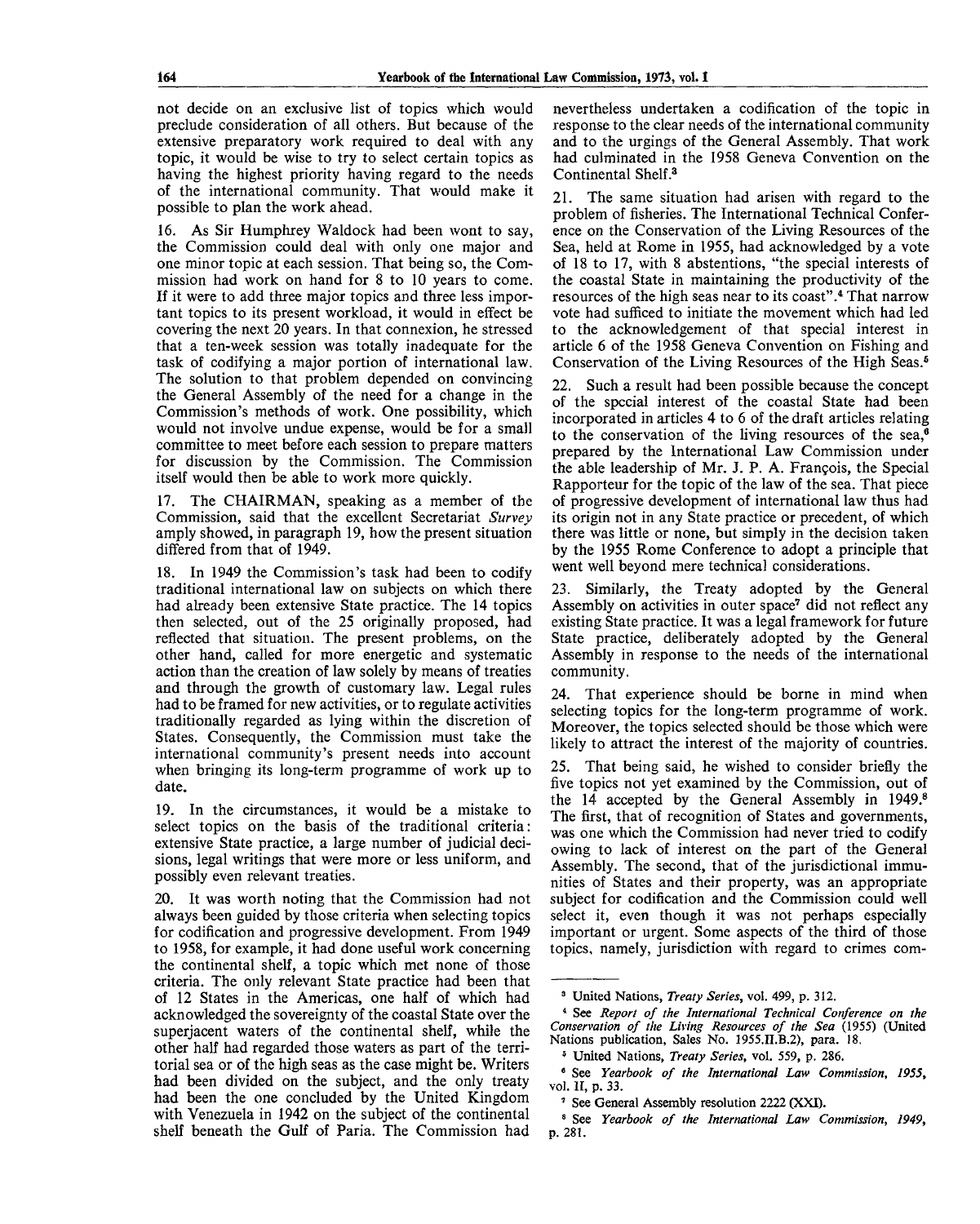mitted outside national territory, had been codified by a number of recent treaties; the remaining aspects did not offer a promising field for the Commission. The position was somewhat similar with regard to the fourth topic, that of the right of asylum, since the adoption of a Declaration on territorial asylum by the General Assembly in 1967.<sup>9</sup> That left the topic of the treatment of aliens, which the General Assembly must have had in mind when inviting the Commission to deal with the topic of State responsibility. On taking up the topic of State responsibility, however, the Commission itself had, of course, decided not to deal with substantive rules such as those governing the treatment of aliens.

26. He himself would suggest that the Commission should include the treatment of aliens in its programme of work; it was an important topic, some aspects of which were being codified piecemeal by a number of international bodies, including UNCTAD.

27. Among the subjects mentioned in the *Survey,* those in chapter III, on the law relating to economic development, were of great importance, but did not lend themselves readily to codification by the International Law Commission.

28. As to topics in chapter II, on the law relating to international peace and security, he did not believe that the Commission was disqualified from dealing with them. It should be remembered that in 1949 the Commission had adopted a draft Declaration on Rights and Duties of States.<sup>10</sup>

29. With regard to the law of the sea, the matters now outstanding were almost entirely within the realm of progressive development. The 1958 Geneva Conventions, which had emerged from the Commission's work, had already codified much of the traditional law of the sea. Hence there did not appear to be an important role for the Commission still to play in that sphere. Results could be achieved only by give and take, in the course of strenuous negotiations at the Conference to be held at Santiago in 1974. That was more a matter for representatives of States than for the Commission.

30. On the other hand, the question of the environment could lend itself to useful action by the Commission. The main difficulty arose from the diversity of sources and forms of pollution. The question of pollution of the sea by oil had been dealt with in a recent Convention,<sup>11</sup> and the Commission might well endeavour to identify five or six legal principles on the protection of the environment.

31. Another suitable topic for study by the Commission, was that of the objective liability of States for lawful acts. The topic was in urgent need of codification and was of especial interest to States owing to the problems it presented daily.

32. To sum up, he would suggest that the Commission should recommend to the General Assembly the inclusion of four new topics in its long-term programme of work:

first, the treatment of aliens; secondly, principles of law relating to the environment; thirdly, State responsibility for lawful acts; and fourthly, the law of the non-navigational uses of international watercourses.

33. He fully agreed that it was desirable not to overload the Commission's long-term programme of work, since three or four topics would keep it occupied for about 15 years.

34. Mr. TSURUOKA associated himself with the congratulations addressed to the Secretariat on the preparation of the *Survey.* The need to review the Commission's long-term programme of work was undeniable. The international situation had changed greatly since 1949 and new problems had arisen which called for regulation by international law.

35. Changes had also taken place within the United Nations, including the setting up of bodies to consider certain legal questions, and he wondered whether the Commission could leave the codification and progressive development of international law on those questions to other bodies. It might be feared that the Commission would have nothing but secondary matters to deal with if it allowed that trend to gain ground. It should be remembered, however, that the Commission was composed of jurists representing the different legal systems of the world and had always been successful in codifying the fundamental rules of international law. Unlike other bodies of its kind, it was not called upon to legislate in areas where immediate solutions were required; it should confine itself to the basic problems of international law. Consequently, the proliferation of bodies dealing with urgent and, in many cases, important matters was not a threat to the Commission's work.

36. Seven of the 14 topics on the 1949 programme had already been dealt with in final drafts or reports, and two others were under study, namely, State responsibility and succession of States. The Commission would still have to devote much time to those two topics, but it was obvious that the list of subjects for study should now be extended.

In drawing up a new list the Commission should be guided by two considerations. In the first place it should take into account the needs of the international community with regard to the codification and progressive development of international law. The Commission was the servant of the international community; it should not engage in purely academic studies, but should concentrate on the practical value of the provisions it proposed. Secondly, the Commission should select topics which were sufficiently ripe for codification or progressive development. It should not legislate at all costs, even if some situations did demand immediate solutions, nor should it succumb to the temptation of examining problems of urgent concern to the world. On the contrary, it should confine its work to those spheres of international law in which at least some rules of customary law could be identified.

38. With regard to the topics to be included in the new list, the Commission might well retain the five topics on the 1949 programme which it had not yet studied, namely, recognition of States and governments; jurisdictional immunities of States and their property;

<sup>»</sup> General Assembly resolution 2312 (XXII).

<sup>10</sup> See *Yearbook of the International Law Commission, 1949,* p. 287.

<sup>&</sup>lt;sup>11</sup> See International Legal Materials, vol. XI (1972), No. 2, p. 262.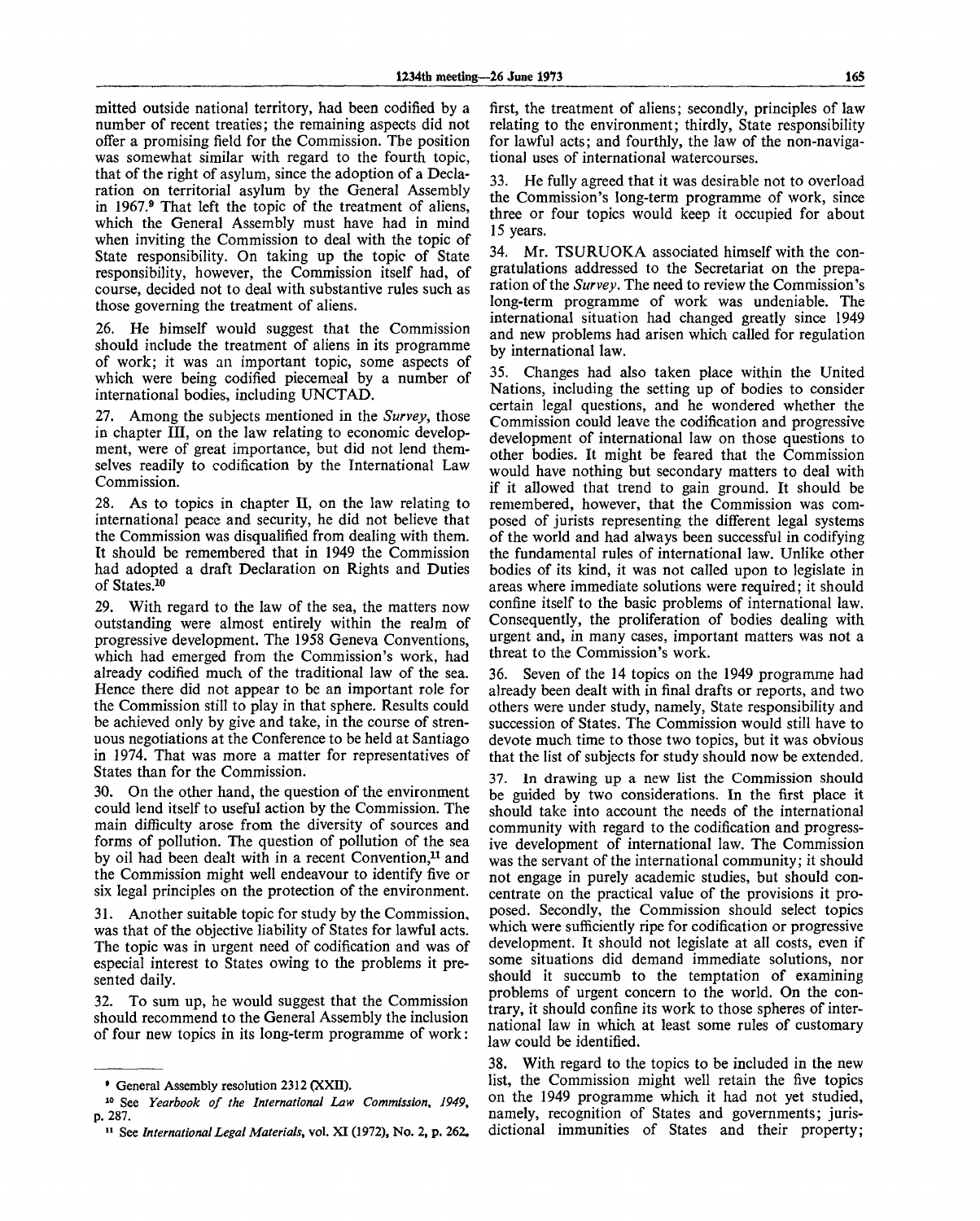jurisdiction with regard to crimes committed outside national territory; treatment of aliens; and the right of asylum. However, there was no disguising the fact that the question of recognition of States and governments would raise political difficulties, and that jurisdiction with regard to crimes committed outside national territory would present many problems.

39. As to new topics, he would recommend State responsibility for lawful acts, which he considered ready for study by the Commission. His other preferences were for international law relating to international watercourses; the law relating to the peaceful settlement of disputes, in particular conciliation procedure, which had recently gained in importance; and extradition.

40. If the Commission placed the question of unilateral acts on its list, the study of that topic would involve distinguishing between the different spheres to which such acts might belong. The denunciation of treaties, for instance, was closely bound up with the law of treaties.

41. He supported Mr. Kearney's suggestion that a small committee should be set up to meet before each session and prepare the Commission's work.

## *Mr. Yasseen took the Chair.*

42. Mr. AGO, after congratulating the Secretariat on the high quality of the *Survey of International Law,* pointed out that the Commission differed from other United Nations bodies with responsibility for considering questions of international law in that it had been established expressly to deal with the codification and progressive development of international law, had general competence in that matter, and was a permanent organ. Its task was different from those of the special bodies set up to study specifically designated new subjects or matters of immediate interest as the need arose. Consequently, it had no need to seek popularity by drafting conventions in areas to which international law had not yet penetrated. He was glad that other bodies were dealing with legal questions, as that relieved the Commission, whose programme of work was already very heavy.

43. A radical change had taken place in the composition of the international community in the 1960s, as a result of the accession to independence of a very large number of States which, not having participated in the formation of the international law in force, considered, with some justification, that they were entitled to call its content in question. In the sphere of international jurisdiction, for example, what they mistrusted was not the judicial settlement of disputes as such, but the rules—especially unwritten rules—which the courts had to apply.

44. The role of the Commission had radically changed as well. To continue a technical task begun in the 1930s was no longer enough. Codification had become a necessity for imparting certainty to the law, above all unwritten law, and for strengthening its foundation with the cooperation of all members of the international community. That had been done, for example, by the Vienna Conference on the law of Treaties, and the Commission should therefore concentrate on codifying the main branches of international law.

45. So far, the Commission's codification work had resulted in Conventions on the law of the sea, diplomatic law and the law of treaties. So far as the law of the sea was concerned, the effects of the rules drawn up had unfortunately been of short duration. No doubt the Commission might be partly responsible for that, but he nevertheless regretted that the topic had not been assigned to it again, for he was still convinced of the need for continuity in the criteria and methods used in codifying a given topic and in revising the codification to bring it up to date. In the sphere of diplomatic law there were still a few questions outstanding which the Commission could deal with in order to round off the Convention on Diplomatic Relations, the Convention on Consular Relations and the draft articles on the representation of States in their relations with international organizations. As to the law of treaties, the Commission would practically have covered the whole topic when it completed its studies of succession in respect of treaties, the mostfavoured-nation clause, and treaties concluded between States and international organizations or between two or more international organizations.

46. That left two major topics whose codification the Commission had undertaken and which would occupy it for many years yet: succession in respect of matters othen than treaties, the study of which had only just begun and would certainly cover a number of matters besides State property; and State responsibility which, with the law of treaties, was the most extensive and important topic that the Commission had taken up, even though it had confined itself to responsibility proper, that was to say responsibility for internationally wrongful acts. Thus it could be seen that the Commission's present programme of work was already a long-term programme.

47. In those circumstances, the Commission should exercise the utmost caution in placing new topics on its agenda. For example, it would be unwise to take up the study, however interesting it might be, of questions such as the law relating to economic development, the law of outer space, international criminal law and so on, which required highly specialized knowledge and for which other bodies might be better qualified. The Commission would do better to concentrate on tasks whose scope was better adapted to its abilities. In addition to the major topics it had under study, two or three of which would occupy it at each session, the Commission would also do well to have, at the most, two or three other subjects in reserve.

48. Of the topics proposed, he would select the law relating to international watercourses, in particular rivers, which was a technical subject of great importance for many States; unilateral acts, which formed a logical sequel to multilateral acts, or treaties; and wrongful acts. If really necessary, the Commission could also adopt the topic mentioned by Mr. Castafieda, of liability for damage resulting from acts which he would not describe as "lawful", but rather as not yet prohibited by the international law in force. Lastly, the Commission would sooner or later certainly have to study the status of aliens, but it should not do so too soon, so as not to re-introduce confusion between international responsibility and the law of aliens, after having done everything possible to dispel it. It went without saying that the General Assem